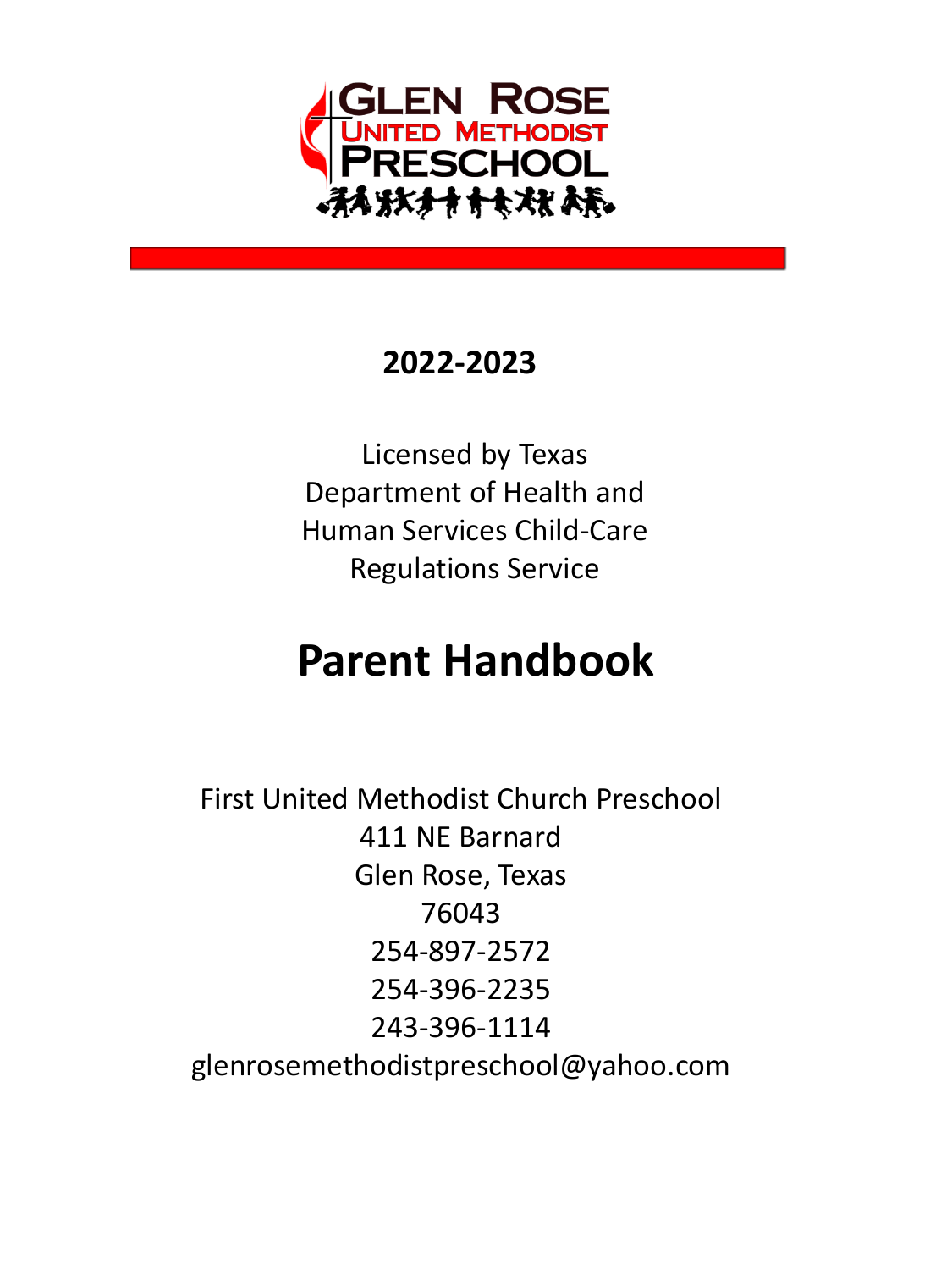### **Table of Contents**

| Welcome!                                                           | Page 1         |
|--------------------------------------------------------------------|----------------|
| <b>Mission Statement</b>                                           |                |
| <b>Program Philosophy</b>                                          |                |
| Parental Peace of Mind                                             |                |
| <b>Promoting Spiritual Growth</b>                                  |                |
| <b>Promoting Social Growth</b>                                     |                |
| <b>Glen Rose United Methodist Preschool Advisory Board</b>         | Page 2         |
| <b>Texas Minimum Standards and Guidelines</b>                      |                |
| <b>Teachers</b>                                                    | Page 3         |
| <b>Child/Staff Ratios</b>                                          |                |
| <b>Calendars and Schedules</b>                                     |                |
| School Calendar, Events, and Holidays                              |                |
| <b>Bad Weather School Closings</b><br><b>Daily School Schedule</b> |                |
| <b>General Classroom Information</b>                               | Page 4         |
| Lesson/Action Plans and Class Grouping                             |                |
| Discipline and Behavioral Guidelines                               | Page 5         |
| Aggressive Behavior                                                |                |
| <b>Biting Policy</b>                                               |                |
| <b>Toilet Training</b>                                             |                |
| Change at home                                                     | Page 6         |
| What to bring to School                                            |                |
| All children should bring                                          |                |
| Personal belongings                                                |                |
| <b>Medical and Health Information</b>                              |                |
| Immunizations                                                      | Page 7         |
| Illness and Health conditions                                      |                |
| Criteria for Readmission after Illness                             |                |
| <b>Medications</b>                                                 | Page 8         |
| <b>Bug Repellent and Sunscreen</b>                                 |                |
| Emergencies, Injuries, Accidents                                   |                |
| <b>Physical Activity Procedures</b><br>Fire and Emergency Plans    | Page 9         |
| <b>Child Safety-Abuse and Neglect Information</b>                  |                |
| <b>Enrollment</b>                                                  |                |
| <b>Tuition Payment</b>                                             | Page 10        |
| <b>Tuition Rates</b>                                               |                |
| <b>Extended Care Fees</b>                                          |                |
| First time Enrollment Fee and Mid-year Supply Fee                  | <u>Page 11</u> |
| Late Pick-up fee                                                   |                |
| <b>Coming and Going a Glen Rose Methodist Preschool</b>            |                |
| Arrival                                                            |                |
| Tips for a Smooth Adjustment                                       | Page 12        |
| The Four B's of Saying Goodbye                                     |                |
| Departure                                                          |                |
| <b>Bus Service</b>                                                 |                |
| <b>Parent Participation</b>                                        | Page 13        |
| <b>Classroom Visitors</b>                                          |                |
| Volunteers<br><b>Parent Information Board</b>                      |                |
| <b>Celebration of Birthdays</b>                                    |                |
| <b>Field Trips</b>                                                 |                |
| <b>Withdrawl or Expulsion from the Program</b>                     | <u>Page 14</u> |
| Withdrawl                                                          |                |
| Expulsion                                                          |                |
| Absences                                                           |                |
| <b>Open Door Policy</b>                                            |                |
| <b>Parent Concerns</b>                                             |                |
| Grievance Policy                                                   | <u>Page 15</u> |
| <b>Special Needs Students</b>                                      |                |
| TXMSG Standard 746,501                                             |                |
| Instructions on how Parents May Contact                            |                |
| We are Just the Beginning                                          |                |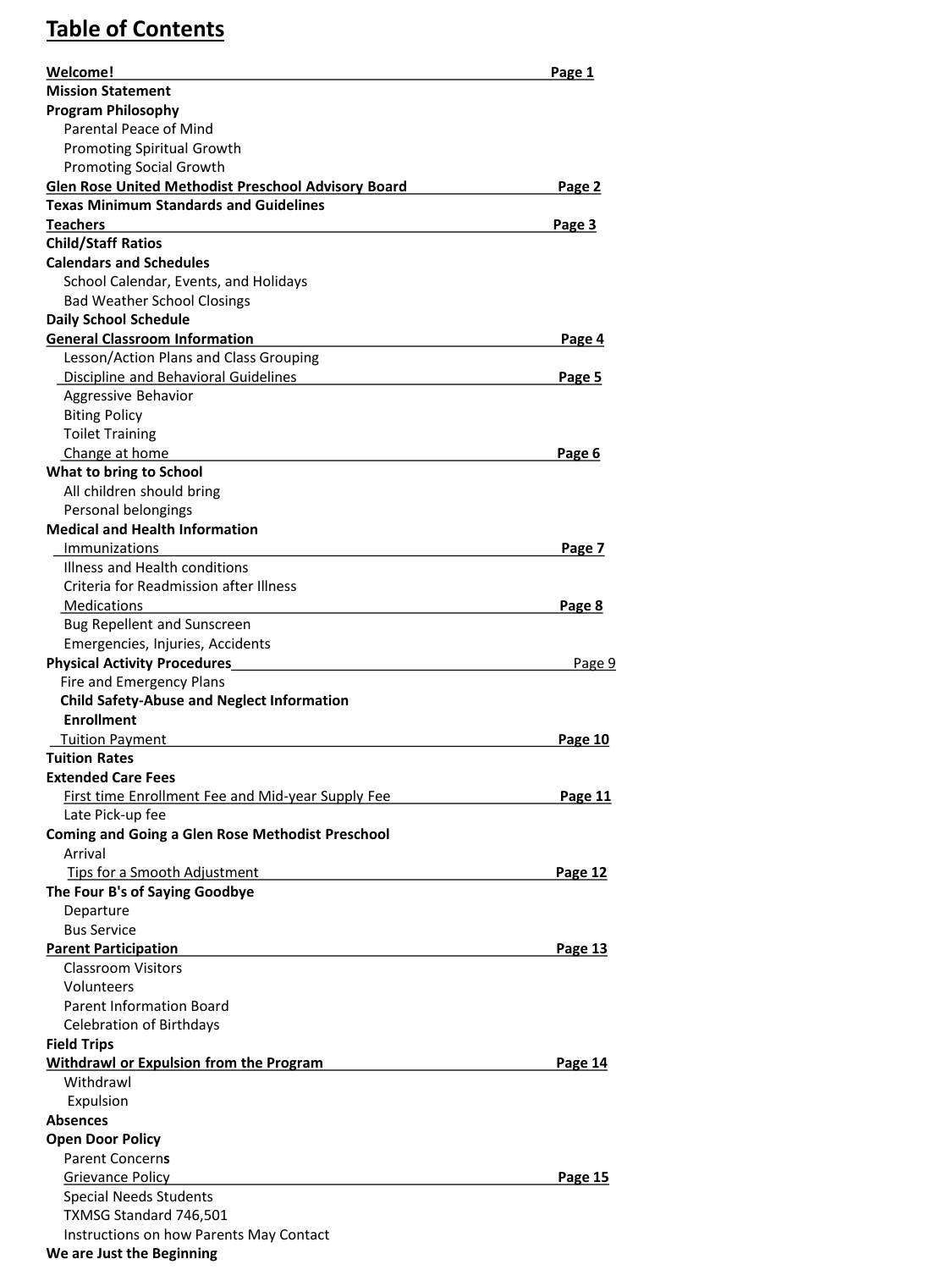# **Welcome!**

**Y**ou are a part of God's family and we welcome your to the fun and fellowship shared here at Glen Rose United Methodist Preschool. We are so glad that you have chosen our program! We are committed to providing and enriching experience for your child, and we take your trust in us seriously!

As part of the Glen Rose first United Methodist Church, we would like to invite you to join us for Sunday worship. Sunday School for age 3 and up begins at 9:45 am each Sunday. Worship services are offered in the sanctuary at 8:30 and 11:00 a.m. Nursery care is provided during all services. If you would like more information about the program of First United Methodist Church, please call 254-897-2572

### **Mission statement**

Because we believe that all children are gifts from God, our mission is to minister to their families by providing a quality children's ministry that offers parental peace of mind, and spiritual, social, and academic growth for their children.

# **Program Philosophy**

### *Parental Peace of Mind*

We support parents and collaborate with them to build life skills, responsibility, and respect for self and others in their children, based on the tenets of Christianity.

### *Promoting Spiritual Growth*

Each day our classrooms provide a loving atmosphere with time for songs, prayers, and other activities that acknowledge and foster each child's personal relationship with God. At least once a week, children participate in a chapel program. During chapel, we use songs and books to bring to life many of the Bible's sacred stories. We encourage children to think about the stories by asking open ended questions, and we listen as they develop their own understanding of God.

### *Promoting Social Growth*

Glen Rose First United Methodist Preschool is committed to helping children develop a positive self-image while learning to interact with others in a trusting and respectful way. We help children to understand their emotions and teach them how to use words to express themselves. We are committed to working closely with parents throughout this process. We are always ready to serve as a resource team for any child having behavior difficulties that need to be addressed.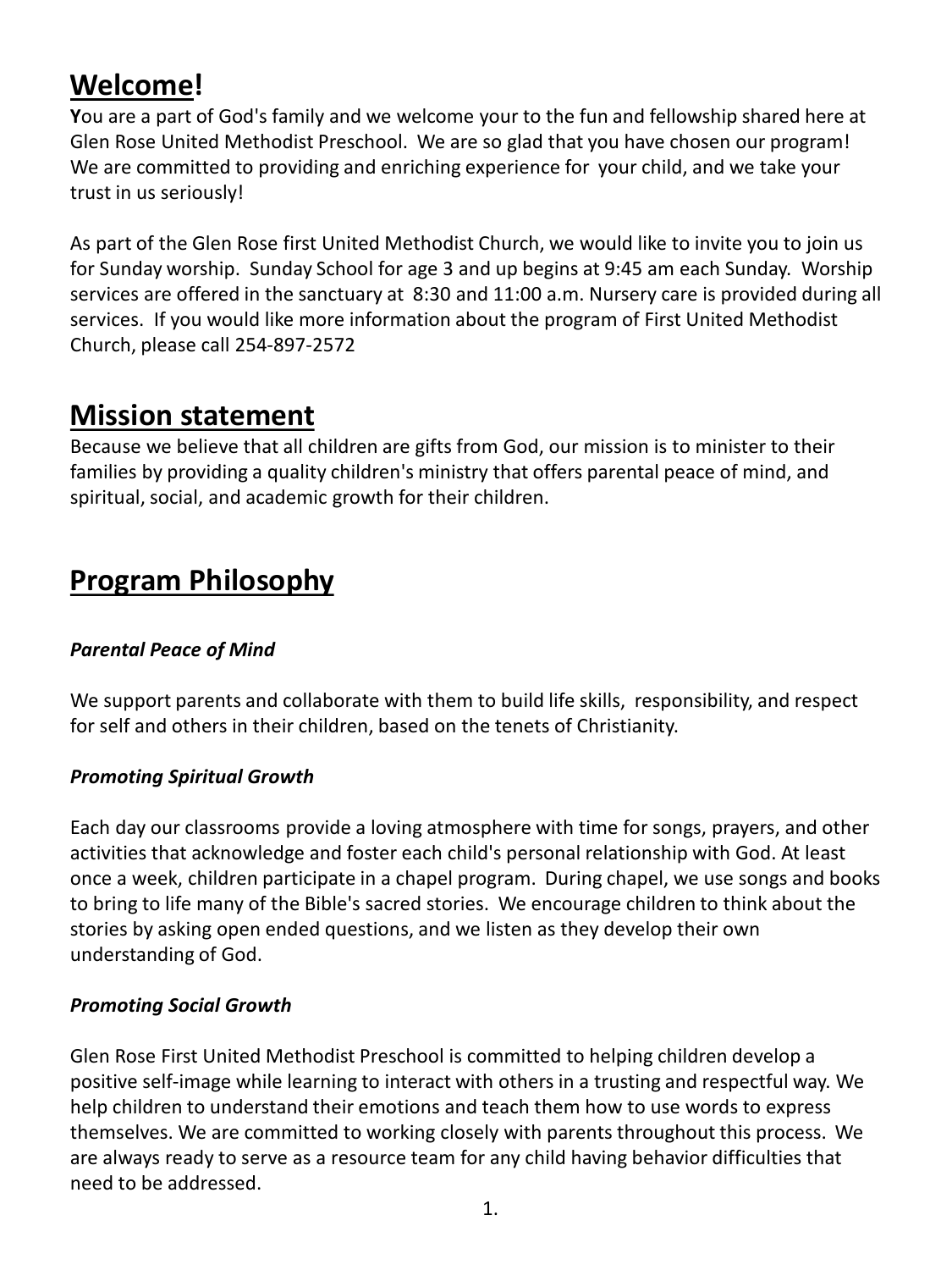Our teachers use a developmentally appropriate curriculum for each age group, designed to build upon skills learned at the previous level. Our curriculum is developed through a variety of resources. This curriculum offers activities which help young children grow in all five areas of development; intellectual, physical, social, emotional, and spiritual. All children participate in creative art activities with more emphasis placed on process than on product. The curriculum offers an academic and social transition to kindergarten. Screen time is limited to no more than 1 hour a day. Screen time must be related to educational goals.

Specifically, our classroom lessons are designed to help children do the following:

- 1. Acquire knowledge and an understanding of the world around them.
- 2. Use language to effectively communicate and to facilitate learning and thinking.
- 3. Acquire and refine basic physical skills (gross and fine motor).
- 4. Develop an awareness of good health and safety practices.

5. Develop a sense of curiosity, creativity, and imagination which will promote a lifelong love for learning.

Teachers will provide opportunities for children to participate in vigorous and moderate physical activities. Activity plans and scheduled duration will be recorded in the teacher's activity plan for the week.

# **Glen Rose First United Methodist Preschool Advisory Board**

Glen Rose First United Methodist Preschool is a ministry of First United Methodist Church-Glen Rose (FUMC) with the Glen Rose First United Methodist Preschool Advisory Board as its governing body. The Board is responsible for the development of policies and procedures for the effective operation of the program. Board members are appointed by the FUMC Administrative Council.

# **Texas Minimum Standards and Guidelines**

Glen Rose First United Methodist Preschool operates under guidelines established by the Texas Department Health and Human Services. Glen Rose First United Methodist Preschool seeks to exceed the Texas Minimum Standards and Guidelines in all aspects of its program. These guidelines are referred to in this handbook as TXMSG. If you are interested in learning more about specific guidelines, please see the Director to borrow a copy. You can see the last inspection report on the bulletin board in the foyer of the preschool. As stated in the Standards within 1000 feet of Glen Rose United Methodist Preschool is designated as a GANG FREE ZONE. Any criminal offenses within 100 feet pf a childcare center are subject to harsher penalty. The product recall list is checked periodically for any recalls that may affect Glen Rose United Methodist Preschool products and all recalls regarding unsafe children's products accessible to children in our childcare center are posted.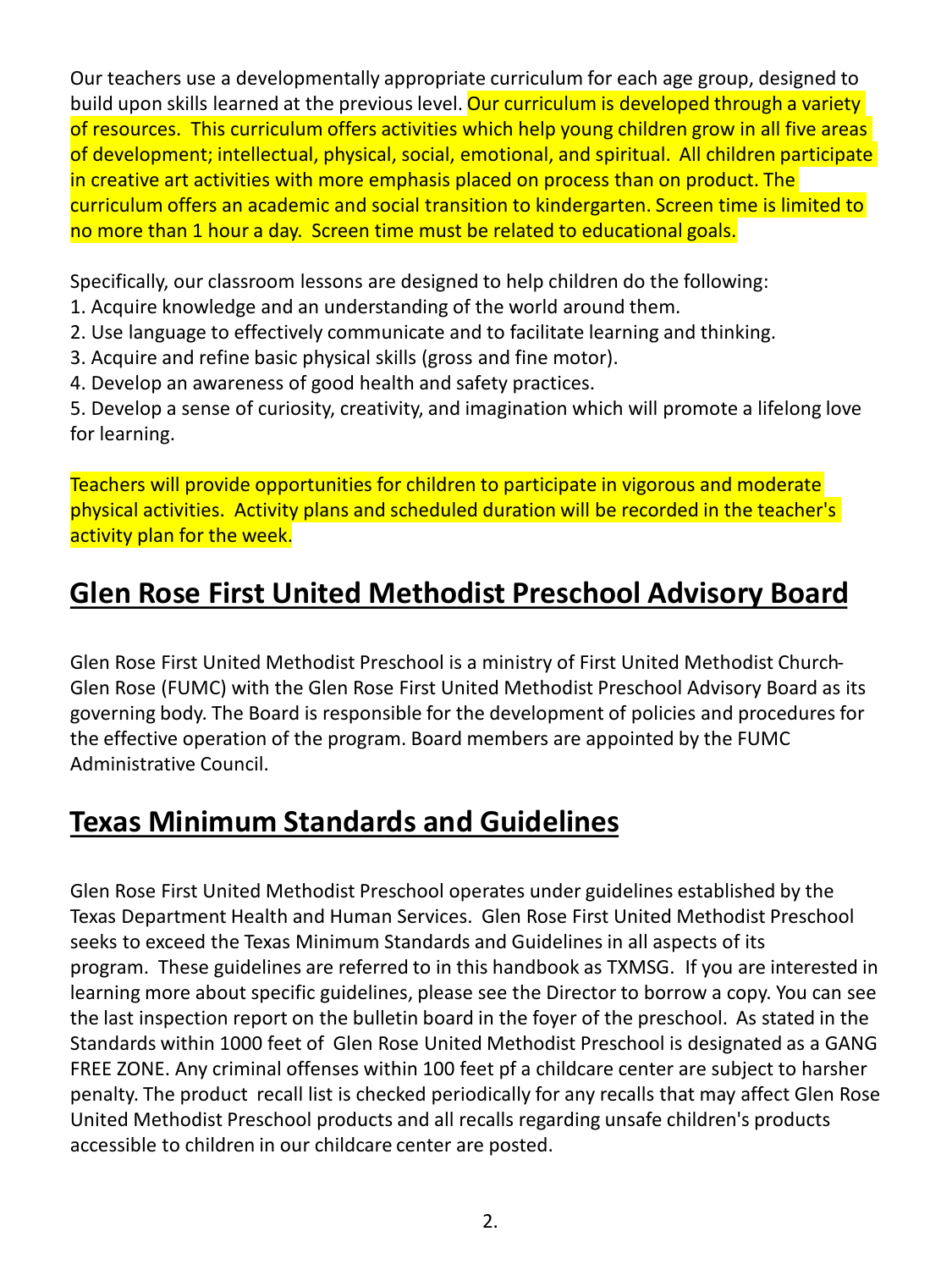# **Teachers**

Our teachers are an outstanding group of educators. Our teachers have degrees in education and related fields. All of them have experience with preschool children and guide the children with love and tenderness. Our teachers created a stimulating and safe learning environment. TXMSG requires that teachers be at least 18 years of age with a high school diploma. We strive to exceed these standards.

# **Child/Staff Ratios**

Glen Rose First United Methodist Preschool will provide quality care by skilled staff with low child/staff ratios. Glen Rose First United Methodist Preschool will continue to exceed TXMSG in order to ensure quality care. Please see the director for specific requirements and how we exceed them. We think you will be impressed!

### **Calendars and Schedules**

### *School Calendar Events and Holidays*

Glen Rose First United Methodist Preschool follows the Glen Rose ISD public school calendar for major holidays, breaks, and summer vacation. The annual school calendar for Glen Rose First United Methodist Preschool is distributed to parents at the beginning of each school year.

Special events, school programs and class parties may not be printed in the calendar. Information regarding these events will be included in your weekly parent newsletters and on classroom FaceBook pages.

**All students are requested to arrive at school no later than 10:00 am. If you arrive after 10:00 am, your child will not be admitted to preschool that day.**

### *Bad Weather School closings*

Glen Rose First United Methodist Preschool follows the same bad weather closing policy as Glen Rose Independent School District. You may listen to area radio stations or www.nbc51.com for information. If Glen Rose ISD is closed, so is Glen Rose First United Methodist Preschool. We do not make up for bad weather changes.

### **Daily School Schedule**

Our teachers welcome your children Monday through Friday from 9:00-2:30 pm. Glen Rose United Methodist Preschool clocks are set weekly in accordance with the U.S. Navy Time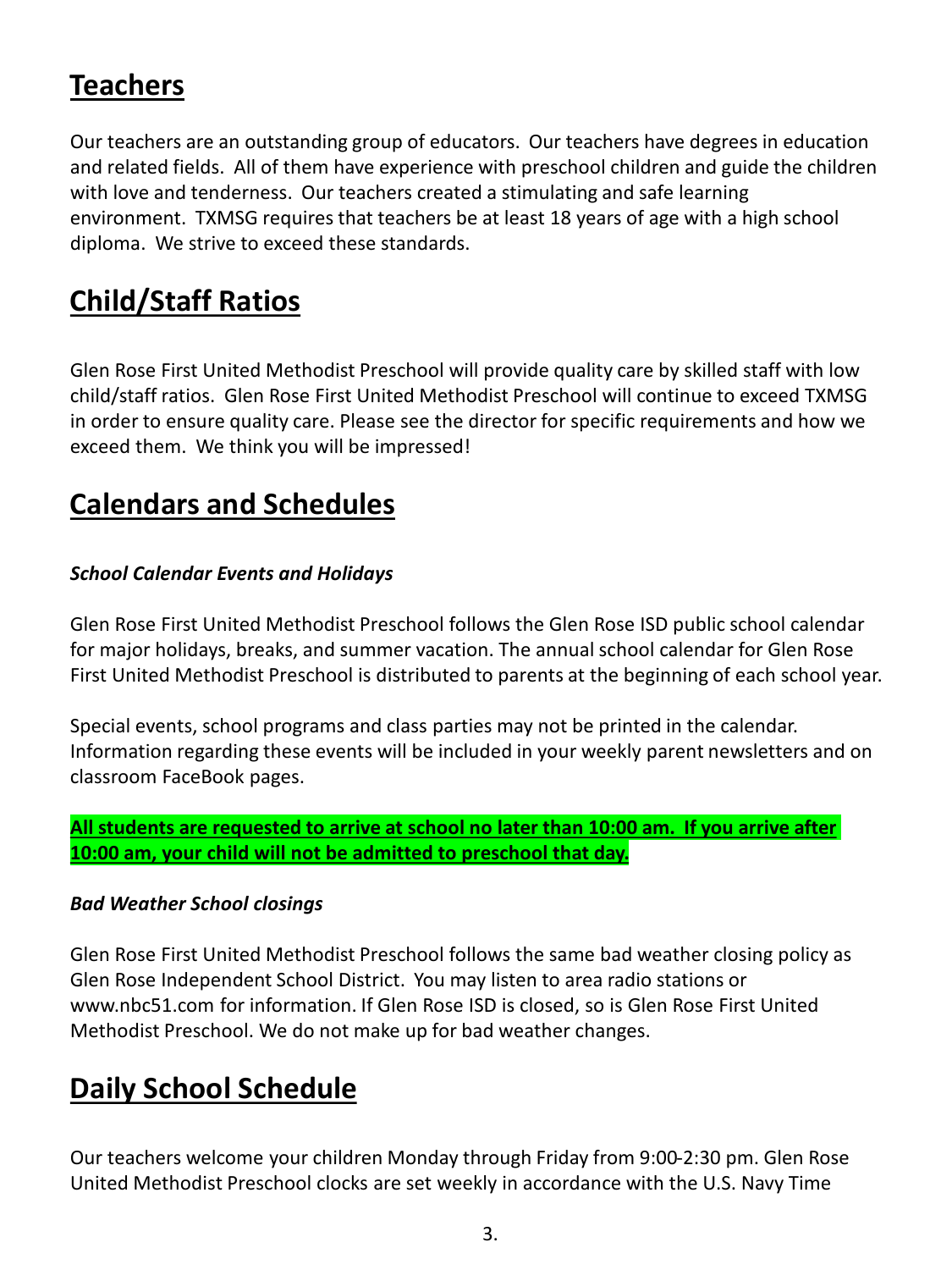Services Department. You can set your own clocks to match via <http://tycho.navy.mil/time/html> or simply synchronize your watch when you drop off your child in the morning.

Each class follows its own schedule that may include the following:

- Chapel: We set aside a special time and place to listen to and talk to God. Children are invited to sing along and ask questions about stories that are shared.
- Circle time: This large group time may include daily lessons, songs, finger plays, etc.
- Stories and Books: Children of all age groups are read to each day.
- Art: We provide creative opportunities for self-expression that promote fine motor development, self-esteem, and creative exploration.
- Crafts: Children participate in specific projects designed to promote skills in following directions, matching, understanding of colors, shapes, etc.
- Learning Centers: Centers may include dramatic play, blocks, art, books, manipulatives, water table, computer, and other opportunities for discovery. The centers allow small groups of children to work together to develop specific skills and behaviors while teachers provide individual attention.
- Music and Movement: Children will participate in fine arts emphasizing expression through song, rhythm instruments, poetry, fingerplays, dance and pretending.
- Outdoor/Playground: Children play outdoors for at least 30 minutes each day. weather permitting. When it is raining we use the FUMC gymnasium. Please send a jacket in case of cooler weather. We also ask that girls please wear shorts under skirts and dresses.
- Quiet Time: Rest time or nap as needed.
- Snack: Glen Rose United Methodist Preschool provides healthy morning snacks each day. The snack menu is posted in each classroom and in the kitchen. Please be sure we are aware of all food allergies.
- Lunch: Students bring their own nutritious lunches from home. During mealtime, we work on table manners, dinner conversation, and good hygiene.

## **General Classroom Information**

### *Lesson Plans and Class Grouping*

Teachers create weekly lesson/activity plans that include specific skills and activities. Parents receive a weekly newsletter highlighting the skills for the week. It is our goal to provide a range of developmental opportunities; therefore, the curriculum includes all areas of development through a wide range of activities.

Children are grouped according to age and developmental maturity to provide each child with the best possible learning environment.

Activities are age-appropriate within a consistent and predictable schedule. Flexible teachers constantly re-evaluate and adjust the lessons to ensure beneficial educational experiences for each child.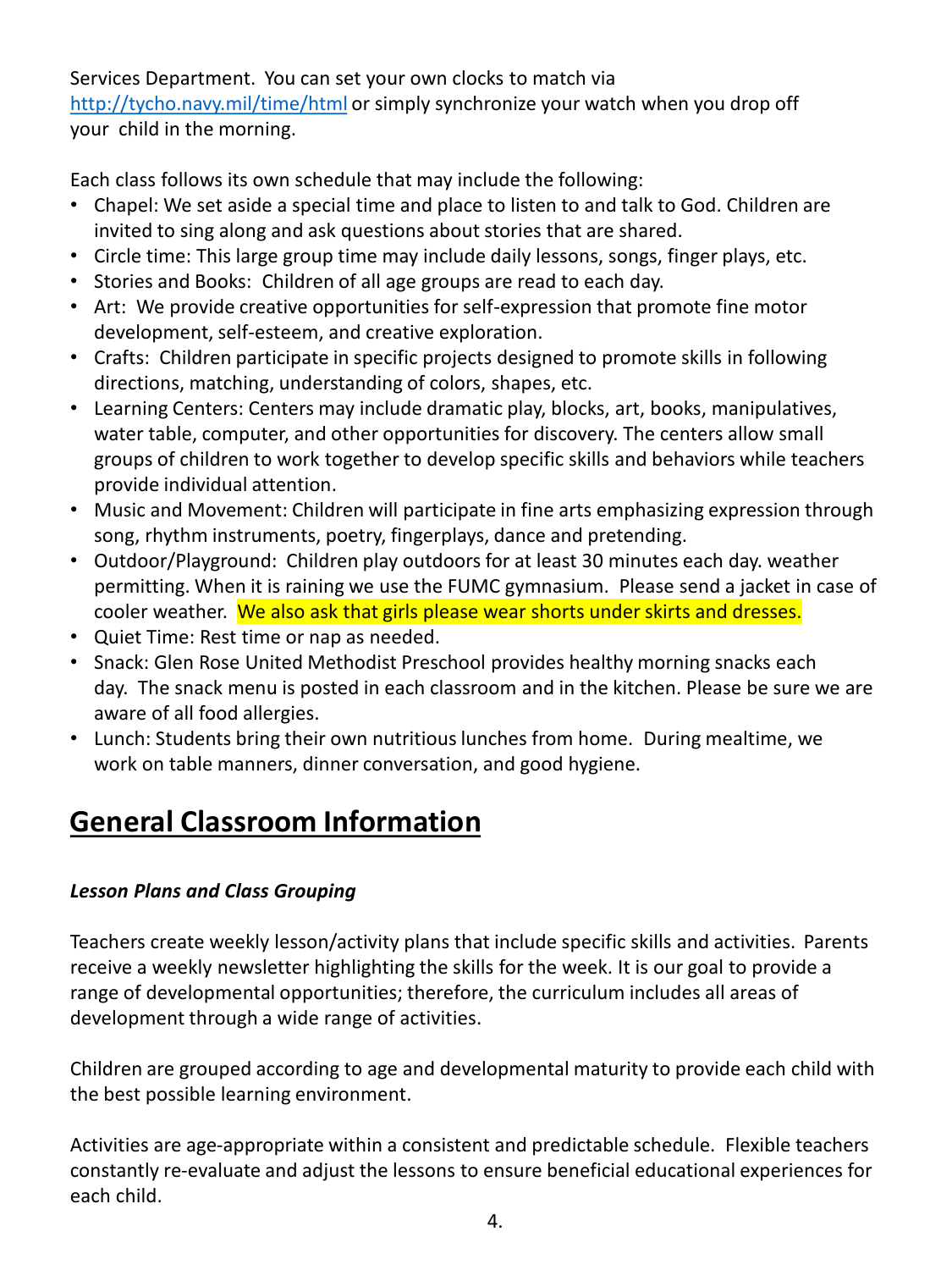There is no gender stereotyping of toys or language. Efforts are made to demonstrated that our society is muti-cultural. Furthermore, we discourage "war play" and or play fighting to promote harmony among classmates and peace within our society.

### *Discipline and Behavioral Guidelines*

It is our goal to work together with parents to create consistent guidance. We believe that parents and teachers must maintain open communication regarding individual situations. If you would like more detailed information on our discipline policy, please see the Director.

- Fairness and consistency are the basic rules for all discipline.
- Good behavior is recognized and encouraged.
- Emotions are validated, and appropriate expression of emotion is taught and permitted.
- Development of a positive self-image is fostered by providing children with opportunities to control their own behavior through choices.
- When possible, inappropriate behavior is prevented with distraction and diversion.
- Disruptive or unsafe behavior is dealt with promptly in loving concern for the children's well-being. If appropriate, this may include time out.
- If necessary, parents will be contacted to assist in difficult situations.

### *Aggressive Behavior*

Our staff uses positive guidance techniques when working with children. Some behaviors are typical developmental issues. However, children over 2 years old are expected to have outgrown behaviors such as biting, hitting, and kicking. These behaviors will be treated as serious disciplinary offenses.

### *Biting Policy*

We recognize that biting is a terrible thing for the victim, the parents of the victim, the teachers, and the parents of the biter. Our staff is trained to give all their attention to the child who is bitten. The child who did the biting will be told how biting hurts others. If a child has bitten more than 3 times in a day or if the skin is broken, your will be notified and asked to pick up your child for the day. We will also ask for support at home to help end the biting. If the situation does not improve, a plan of action will be formed during a parent conference. With all parties working together, the situation should be resolved. If the issue is not resolved, parents may be asked to find alternate care for their child.

### *Toilet Training*

All children that attend Glen Rose First United Preschool are required to be toilet trained. We understand there will be occasional accidents. If the child has 5 accidents in a one month period, they are not toilet trained and will need to be withdrawn from the program until they are fully toilet trained.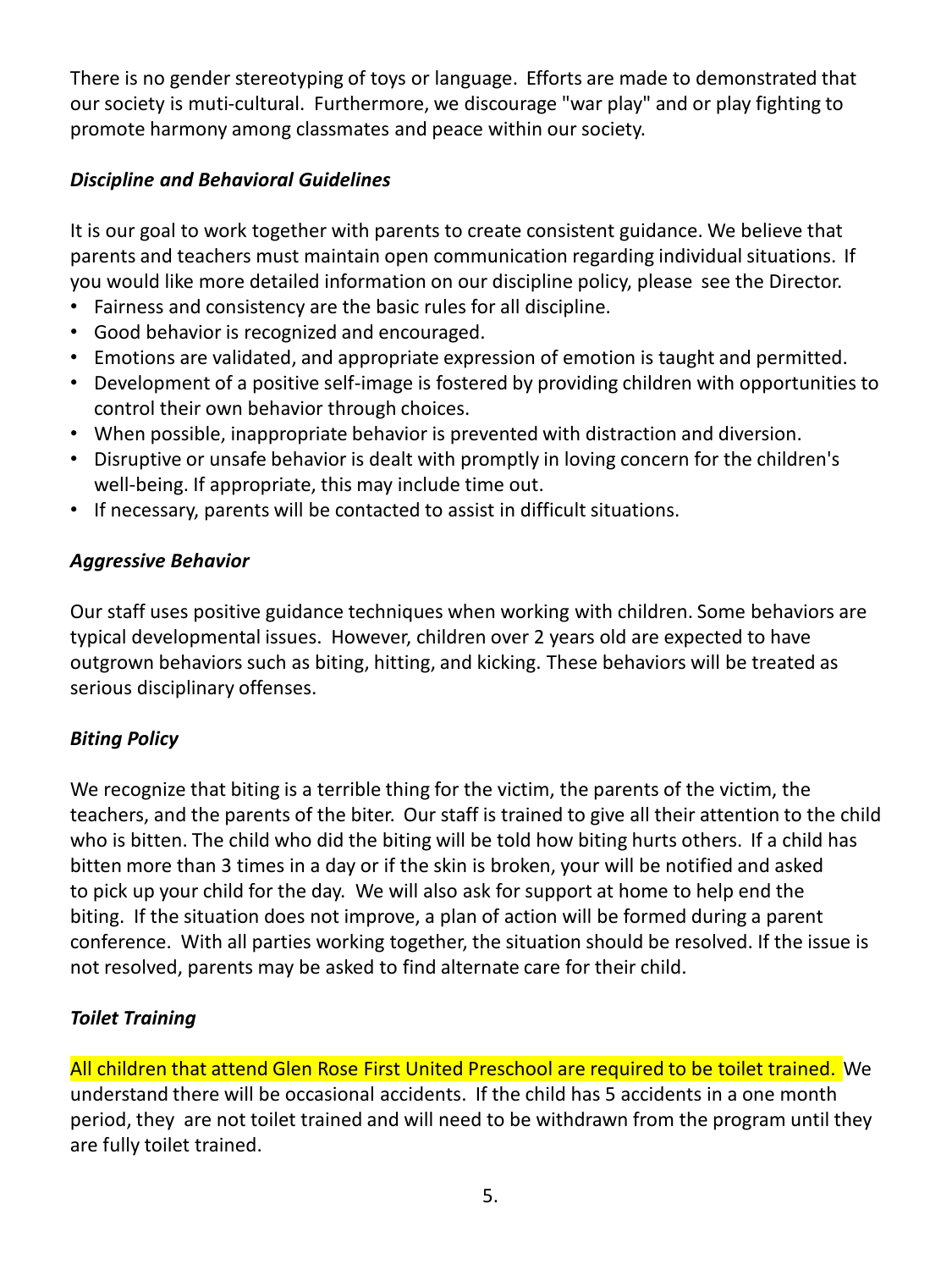- Toilet habits are never discussed negatively.
- Children MUST be able to take care of their own toileting needs.
- NO pull-ups will be allowed. Children must wear underwear.

#### *Change at Home*

A child's behavior may change due to unusual circumstances at home. Please let us know of any uncommon events with may be occurring at home so that we can help your child's school experience be positive. By keeping your child's teacher informed, we can accommodate any change in your child's behavior.

### **What to Bring to School**

### *All Children should bring:*

- Extra change of clothes including socks and underwear. Children will be involved in a variety of indoor and outdoor play. Please do not expect your child to be spotless at the end of the day.
- During spring and fall months, we ask parents to send layers of clothing as the outdoor temperature can unexpectedly go up or down.
- Appropriate footwear.
- Lunch is provided by the parents. Please pack a nutritious meal including a drink (soda and candy are not permitted). Include all necessary supplies such as utensils, forks, and napkins. Do not send food that requires refrigeration or heating. We do not allow any glass bottles or containers. Please avoid beverages that my stain the carpets such as chocolate milk or red punch. A healthy snack is provided by Glen Rose Methodist Preschool and posted in the classrooms..
- Nap pad and blanket.
- Refillable child friendly water bottle (one that your child can open)
- A LARGE, school sized, backpack (large enough for and 9 X 12" folder, extra clothes, a lunch box, water bottle, blanket, etc.)

### **PLEASE LABEL ALL OF YOUR CHILD'S THINGS.**

#### *Personal Belongings*

Children may bring a special nap-time blanket and stuffed toy or doll. All other toys, candy, etc. should be left at home.

### **Medical and Health Information**

### *General Health*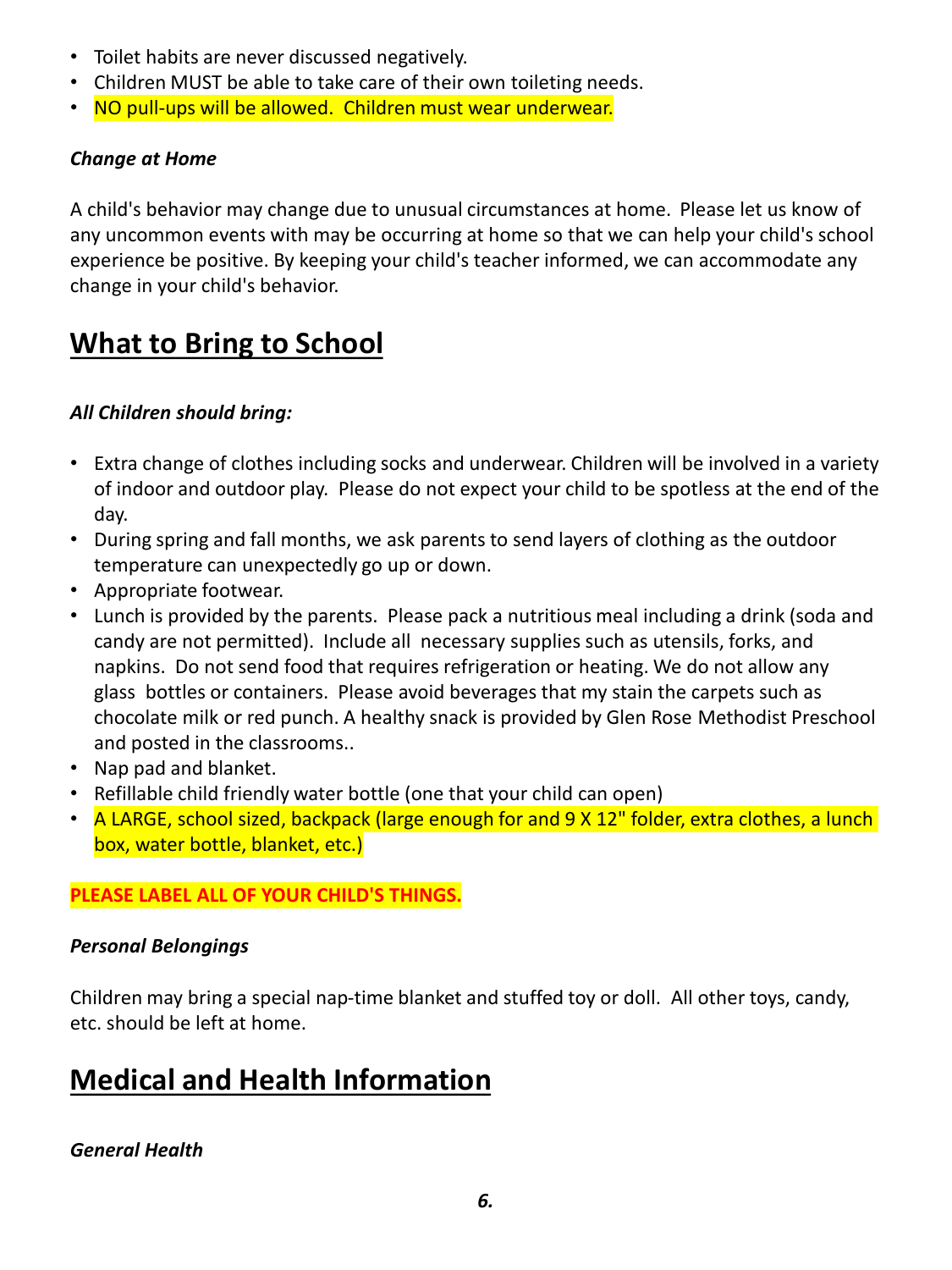Each child must be examined and have a current health statement signed by your physician each year. This statement says that your child is current on immunizations and healthy enough to attend preschool. This documentation is due the first day of school. Your child will not be allowed to start class until we have these important papers.

### *Immunizations*

All children enrolled must be vaccinated in accordance with the TXMSG and provide a copy to Glen Rose First United Methodist Preschool by the first day of school. No TB test is required for students or teachers. Hearing and vision screenings must be administered to 4-year-olds.

### *Illness and Health Conditions*

The protection of all students is of utmost importance; therefore, strict guidelines regarding illness have been established in accordance with the TXMSG and will be always followed. State law requires that we notify children who become exposed to certain contagious disease. This will be done ;through a notice sent home in the communication folder. A child may not participate in the program is any of the following conditions exist:

- Oral temperature of 100 degrees or higher.
- Vomiting.
- Diarrhea.
- Any suspected contagious or severe illness.
- General illness which prevents normal participation in activities.
- Lethargy or fatigue due to side effects of medication.
- Symptoms of communicable illness requiring medication to control (I.e. coughing, sneezing, congestion, etc.).
- Sinusitis or allergies with chronic, discolored nasal discharge unless a doctor's note is on file.
- Presence of head lice or nits.

If your child has any of the above symptoms, please do NOT bring him or her to school. Controlling the symptoms with medication such as Tylenol does not eliminate the possibility of communicable disease. See readmission criteria below.

If a child is injured or becomes ill during the school day, the school will attempt to notify the parents immediately. If they are unavailable, we will try to reach the child's emergency contacts. Please come promptly if you child has to leave. A sick child needs a parent. Waiting for Mom or Dad can be exceedingly difficult to explain to an ill child.

### *Criteria for Readmission after Illness*

Readmission to school after an illness is determined by Glen Rose Methodist Preschool policy and TXMSG,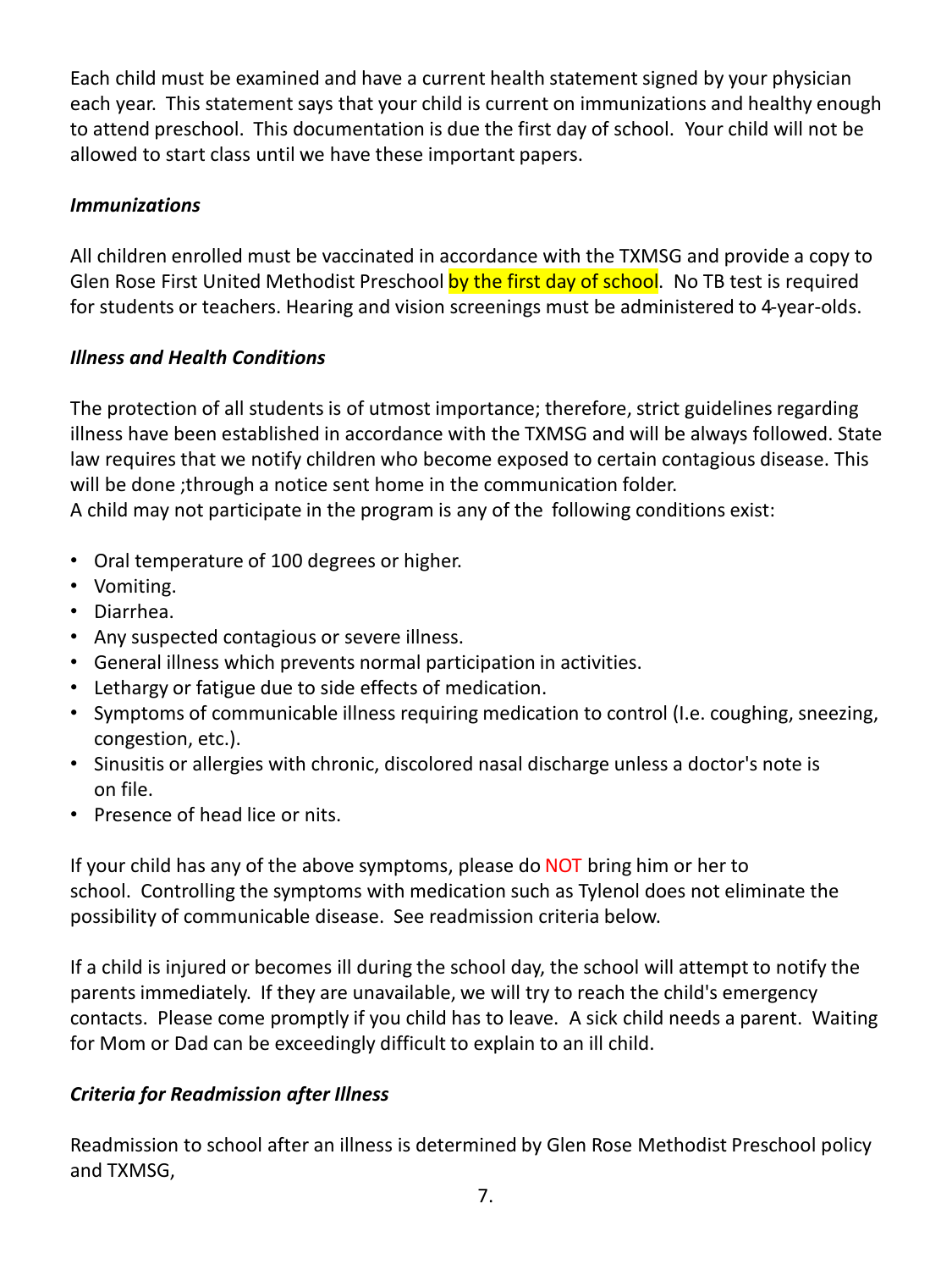- The 24 hour Rule: A child may return to school when free of all signs and symptoms of illness WITHOUT MEDICATION for 24 hours. In other words, if your child needs medication to control any symptoms, do NOT come to school.
- Some illnesses require a doctor's note for readmission, specifically conjunctivitis (pink eye) and bacterial meningitis.
- Head lice cases must be checked by the Director, after treatment, before readmission will be allowed.
- Please see the Director for more detailed information regarding specific illnesses.
- If you have any doubts regarding your child's condition, please call us for advice or simply keep him or her home.

### *Medications*

We strongly encourage parents to administer medications at home. We discourage parents from bringing medicine to school. However, in the event that it is unavoidable, please adhere to the following guidelines;

- All medications must be given to the Glen Rose First United Methodist Preschool Director each morning with a signed note authorizing Glen Rose United Methodist Preschool staff to administer medication.
- Each child must have signed waiver on file before any medication will be dispensed.
- Teachers must also sign the medication chart in the Glen Rose First United Methodist Preschool office each day the medication is administered with time administered and dosage information. All medication must be in its original container and labeled with the child's name, dosage, and time to be administered.

#### *Bug Repellent and Sunscreen*

Parents are asked to apply sunscreen and or bug repellent to their child if either is desired for outdoor activities and field trips. Sunscreen and bug repellent are not kept at the facility.

### *Emergencies, Injuries, Accidents*

First aid is provided by a qualified staff member as needed. The school will attempt to notify a child's parent and/or physician immediately in the event of a serious injury or medical emergency. An emergency medical release is required of all students. If necessary, the child will be transported by ambulance to the nearest emergency room and will be accompanied by a staff member. Please be sure to provide us with current emergency contact phone numbers so that we can reach you quickly. Glen Rose Methodist Preschool staff members complete an incident report for all significant injuries, accidents, and incidents. When another child is involved, it is our policy to keep personal information confidential. Therefore, you will receive all details regarding the event except the names of the other children involved.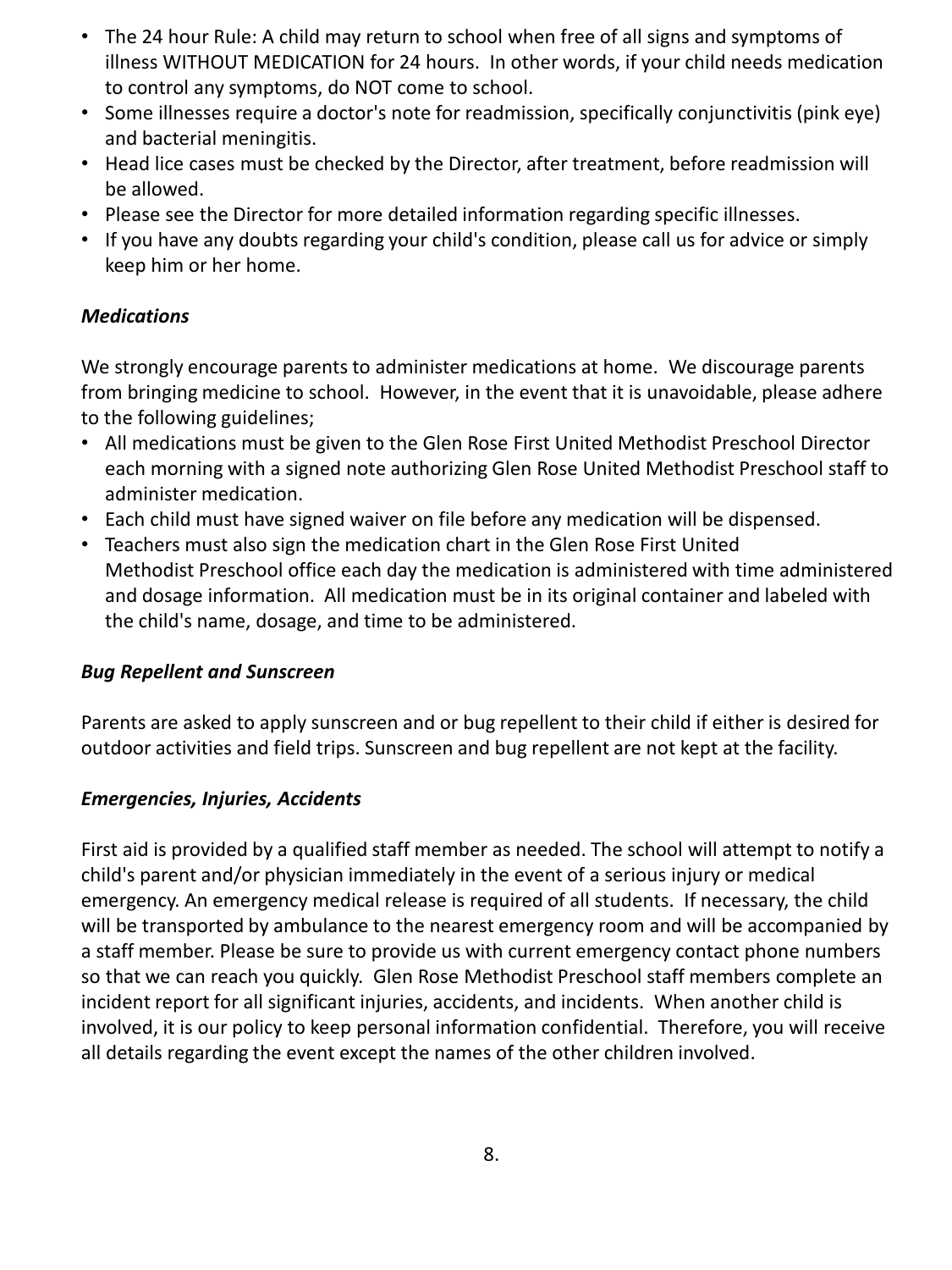# *Physical Activity procedures*

Physical education deals with the child's ability to move in relation to their environment. Physical education provides a structured method for developing and refining a child's skills. Repeated practice develops proficiency and retention. Motor control and physical activity are essential elements of a healthy mental and physical life. Because Methodist Preschool believes that physical activity is the way to overall health, we provide a minimum of 90 minutes of indoor and outdoor active and quiet play including caregiver-initiated activities, two of which promote movement. The times and activities will be listed in the daily activity plan.

### **Fire and Emergency Plans**

Fire routes are posted in each classroom. Fire extinguishers are available at school and are examined each year. A plan for the protection of the children has be developed in case an emergency situation occurs. This Emergency Plan is on file in the preschool office and is distributed each year at the beginning of the year.

In case of evacuation of the building, the students will be taken to the First United Methodist Church Sanctuary.

# **Child Safety-Abuse and Neglect Information**

Suspected cases of child abuse or neglect will be promptly reported to Child Protective Services in accordance with the law. The required teacher training, including Child Abuse and Neglect training, is mandated annually. Certificated of completion are kept on file for each staff member in the preschool office for review. Parents may contact their local child protective services office, law enforcement agency or at the 24 hour abuse/neglect hotline 1-800-252-5400, Parents may also contact DFPS at [www.dfps.state.tx.us/Contact\\_US/report\\_abuse.asp.](http://www.dfps.state.tx.us/Contact_Us/report_abuse.asp)

## **Enrollment**

### *Registration*

A child may register for enrollment if a position is available in the desired classroom. Please see the Director, assistant director, or Glen Rose United Methodist Preschool website for registration packets and availability. If a position is unavailable, you may choose to be placed on a waiting list. After a position is confirmed, a child is considered enrolled upon receipt of completed registration forms and fees. If you are currently enrolled and would like to change your weekly schedule, please check with the Director for space availability.

We do allow children to enroll before they turn 3 years old, but they cannot attend until they turn 3 and tuition must be paid each month, before they start to attend, to hold their spot.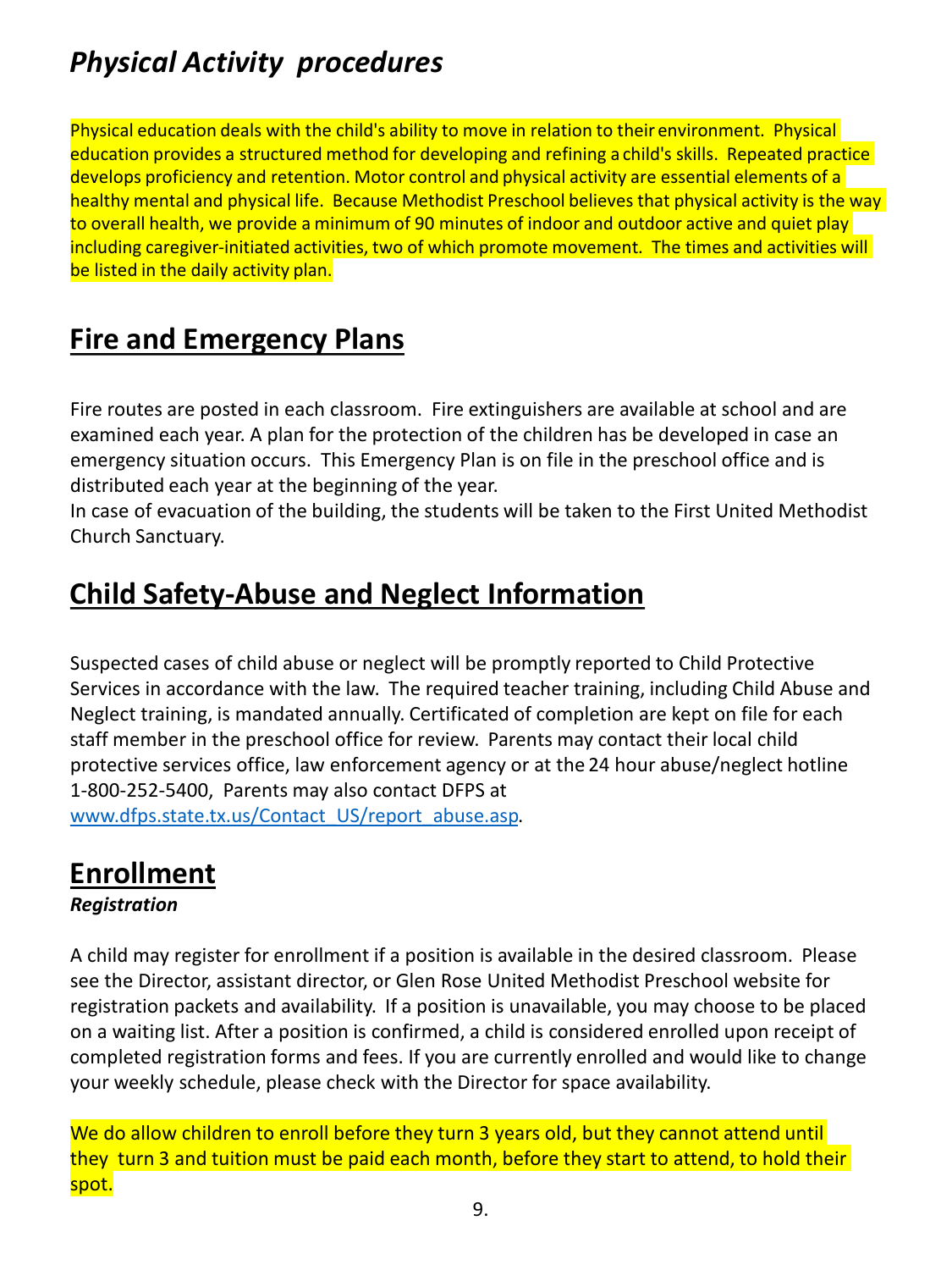### *Tuition Payment*

Your child's tuition may be paid in full at the beginning of the school year or may be paid in monthly installments. Please make checks payable to Glen Rose First United Methodist Preschool. Checks are preferred to cash. You can also pay by Venmo @Angie-Piscacek.

Receipts are issued for all cash transactions, and upon request.

Monthly tuition installments are due the first class day of each month. Bills are issued monthly; however, parents are still responsible for payment regardless of whether or not a bill has been received. If payment is not received by the 10th, a late fee of \$15.00 will be charged. If tuition is not paid by the 15th a late fee of \$30.00 will be charged. If not paid by the 20th of the month, a late fee of \$50.00 will be charged. If not paid by the end of the month, a review by the Advisory Board will occur, and the child may have to relinquish his or her position in the program.

Please plan ahead for your financial commitment to Glen Rose United Methodist Preschool. If you expect any problem regarding your payment, please make arrangements with the assistant director in advance.

#### **Tuition Rates** Click to add text

| <b>Weekly Schedule</b> | <b>Annual Tuition</b> | <b>Monthly</b><br>installments | Sibling 10%<br><b>Discount</b> |
|------------------------|-----------------------|--------------------------------|--------------------------------|
| Mon/Wed/Fri            | \$3000                | \$300.00                       | \$270.50                       |
| Tues/Thurs             | \$2350                | \$235.00                       | \$211.50                       |
| Monday-Friday          | \$4500                | \$450.00                       | \$405.00                       |

### **Extended Care Fees**

Extended care is available from 7:00-9:00 am and 2:30-5:30 pm for an additional fee. For under 3 hours of extended care the fee is \$12.00 a day. For over 3 hours of extended care the fee is \$17.00 a day. If your child needs extended care on a regular basis (more than 3 days a month), you will be charged monthly and your fees are due at the first of each month along with your tuition. The fee is non-refundable. If your child does not use extended care on any day during the month, you will be charged for the entire month's extended care.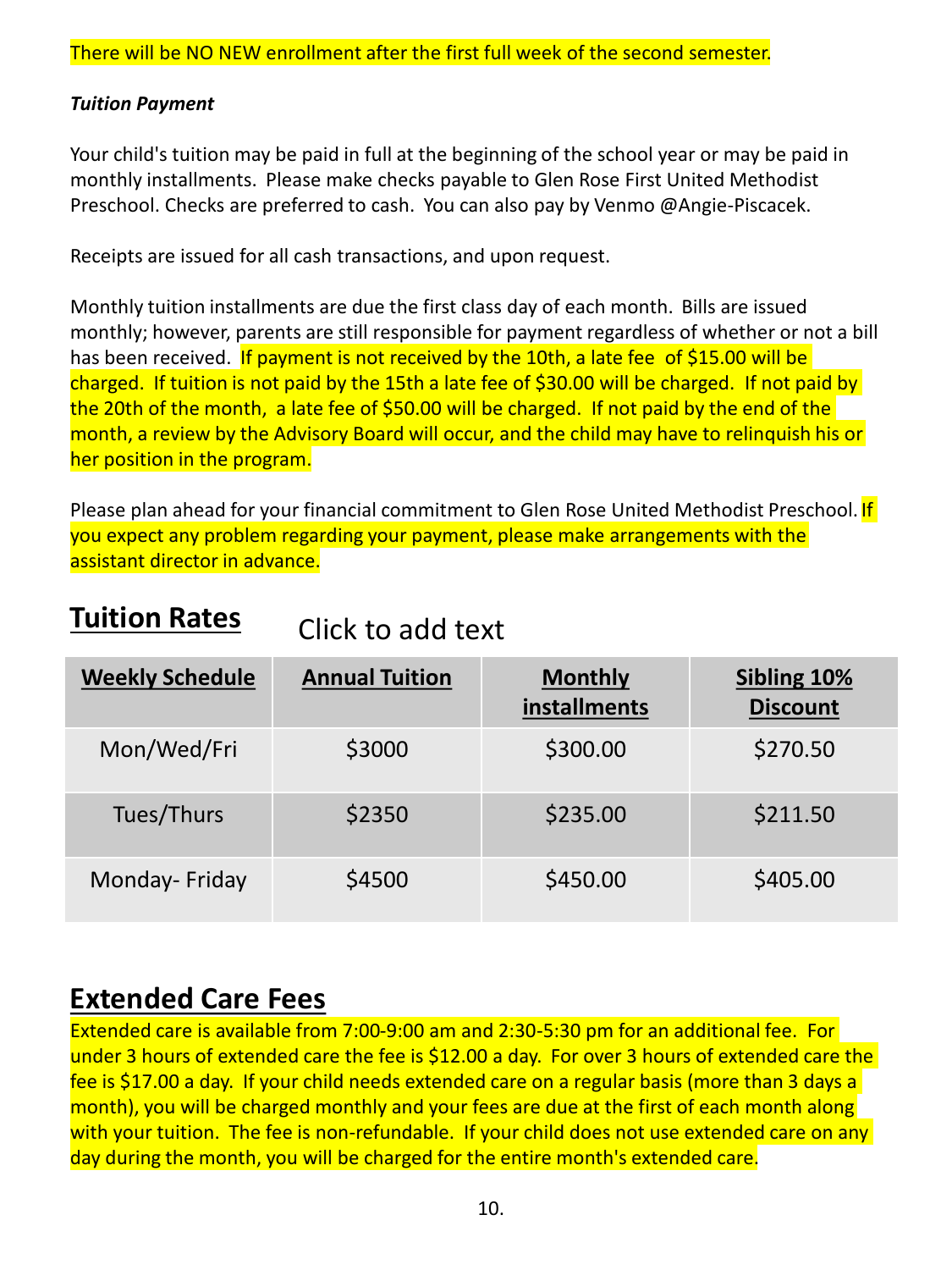If your child needs care on a day they are not registered, they may "drop in" but, arrangements must be made through director to check for availability. If there is available space, there is a \$50 charge per day plus \$20.00 flat fee for ANY extended care which must be paid at the beginning of the week your child is in drop in service. **This service is only available for registered students.**

**In addition, any drop in extended care will incur a fee of \$20.00 flat fee, no matter how long the child stays.**

#### *First time Enrollment Fee and Mid-year Supply Fee*

**\$125 (**registration and supply fee for ½ of the year) This non-refundable fee secures a position for children the first time they enroll in our program. We will be charging an additional **\$50** for the second semester supplies. This fee will help us with the high cost of especially cleaning supplies. It is also applied to art supplies, educational supplies, and snacks.

#### *Early Drop off and Late Pick up Fees*

If your child arrives before 8:50, and is not signed up for regular extended care, this is considered drop in extended care. A charge of \$20.00 will be applied for each day morning drop in extended care is used.

At 2:30 pm, children remaining in our care are taken to extended care. Parents arriving right at 2:30 pm or before will not be charged a fee. After 2:30 pm, the charge for late pick-up is \$5.00. After 2:35 pm, the late fee is \$5.00 per minute. If your child is signed up for extended care and he/she is not picked up before, or right at 5:30, the charge will be \$10.00 per minute. Children left for more than one hour after we close at 5:30 pm will be released to Child Protective Services.

### **AUGUST TUITION WILL NO LONGER BE PRO-RATED**

**Late Tuition Payment Fee will be \$15.00 after the 10th of the month, \$30.00 after the 15th and \$50.00 after the 20th. Tuition is due by the first class day of the month. This will be strictly enforced unless arrangements are made with the assistant director.**

**Returned check fee is \$50.00 (\$35.00 returned check + \$15.00 late payment fee)**

### **Coming and Going at Glen Rose Methodist Preschool** *Arrival*

To ensure the safety of all our students, we ask that parents please remain outside the building while the teachers welcome the child into the room at the beginning of the day. If the child arrives before 9:00, they will come to the red door for entrance. At 9:00, the older students will come to the front door, the younger two classes will come to the red door. The teachers will sign the child in for the day and make sure the child's belongings are put in the appropriate cubby.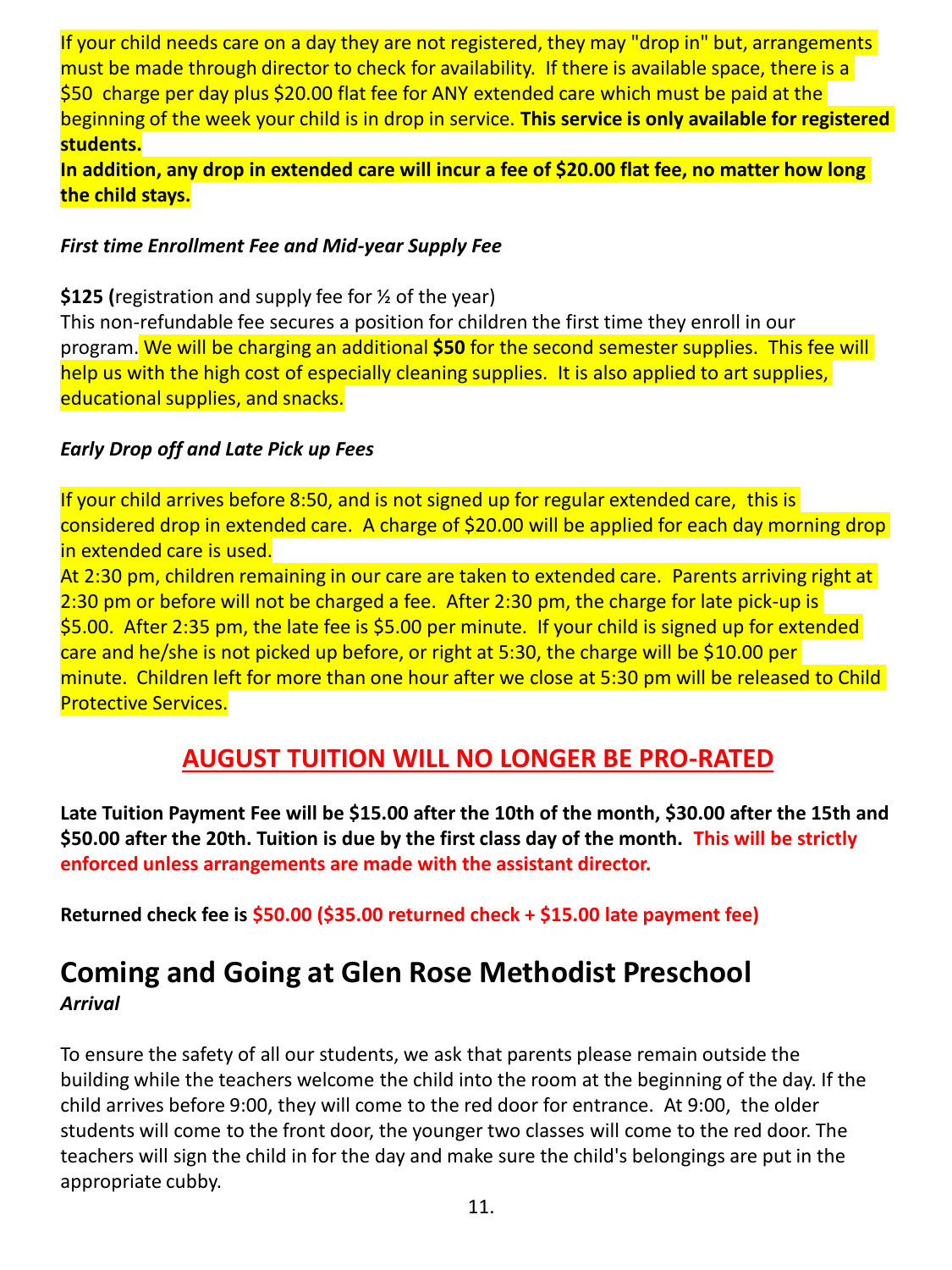If your child brings breakfast with them in the morning, they will be permitted to eat it up to 8:30 am. After 8:30 a.m., teachers are preparing the room for the day.

### *Tips for a Smooth Adjustment*

- 1. Use routine and rituals. Try to follow the same lunch and nap/rest schedule at home that your child follows at school.
- 2. Be consistent about drop-off and pick-up; do the same thing every day.
- 3. Let the caregiver invite your child into the group.
- 4. It is important to say goodbye! Do not sneak away. Do not tell your child you will come early to pick him/her up to calm them down if they are crying. They will be fine.
- 5. If your child seems upset when you leave, do not panic! Let the Director know so she can check on him or her throughout the day. Usually the crying stops as soon as the child understands that it will not bring you back into the room. We will be happy to give you updates on your child's progress throughout the day.

# **The Four B's of Saying Good-Bye:**

- **Be Aware** of your feelings! Do not let your anxieties affect your child.
- **Be Firm** "Goodbye, I am leaving now. I love you. Have fun." Never say, Is it okay if I leave now? Avoid lingering.
- **Be Specific** Young children have a hazy sense of time. "I will see you right after nap," is better than, "I will see you later.".
- **Be there!** Do not betray your child's trust. If you must be late or if someone else will pick up, be sure to let your child know.

### *Departure*

Children will depart from the playground, on days when the weather permits, and at the preschool dismissal time (2:30 p.m.). For the extended care students, departure will occur at the red door. Please let the teacher know when you arrive and wait outside the classroom for your child and his or her belongings. When possible, one of the teachers will be available at the door to answer any questions you may have at this time.

Children are ABSOLUTELY NOT released to persons who are not authorized on the enrollment form. We require proof of identification; specifically, a photo ID card. Please be sure to inform your relatives and friends of our safety protocols so that they will bring a current photo ID. Inform the director of any situations which could result in an unauthorized person attempting to pick-up the child. Thank you for your cooperation in this serious matter.

### *Bus Service*

### **GLEN ROSE UNITED METHODIST PRESCHOOL NO LONGER PROVIDES BUS SERVICES. PLEASE CONSIDER OUR EXTENDED CARE OPTIONS.**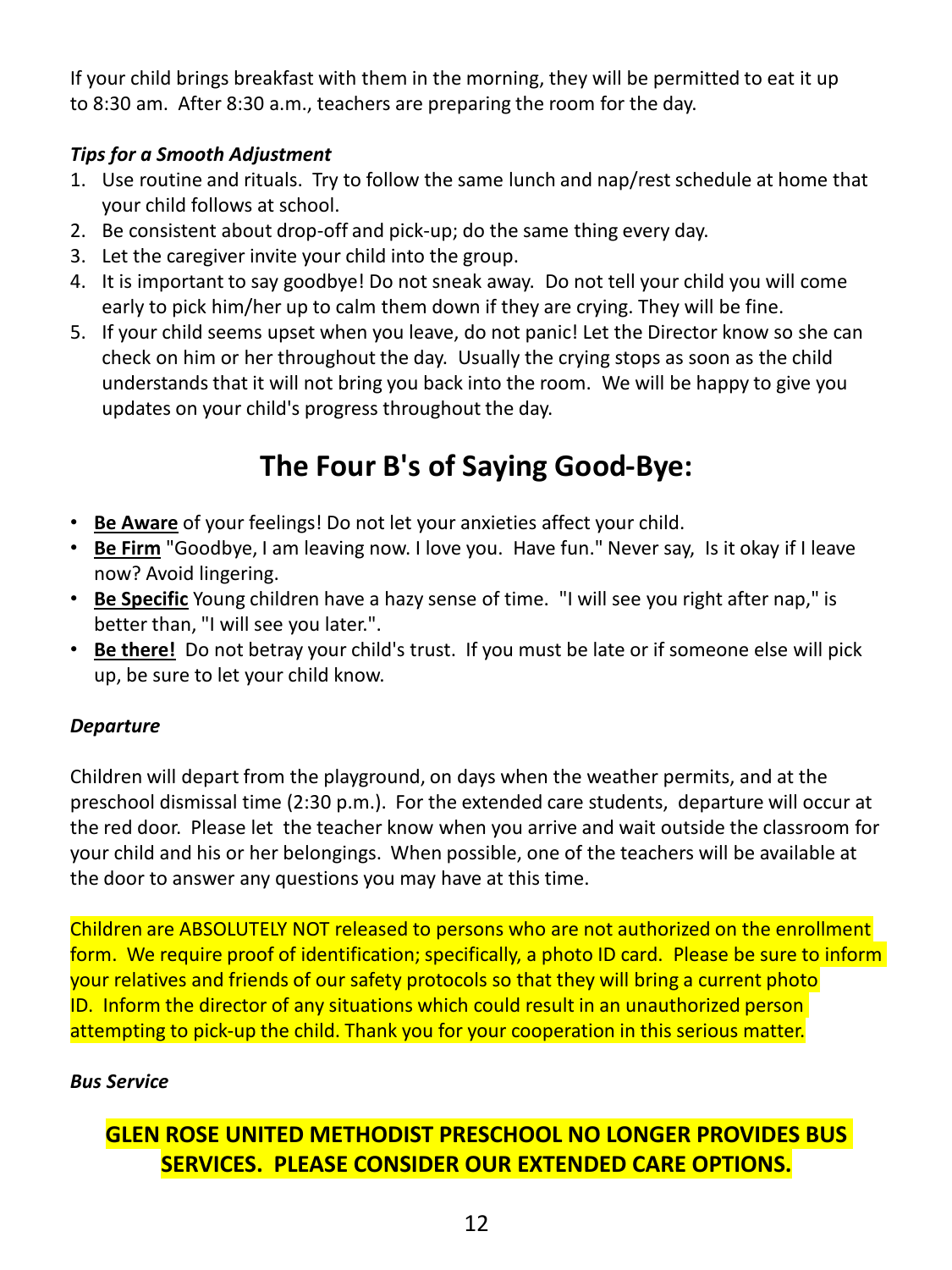### **Parent Participation**

#### *Classroom Visitors*

Parents are encouraged to visit any time to observe or participate. We hope you will feel welcome to visit your child's school. We appreciate parental cooperation and understanding of classroom dynamics; visitors can have strong effect on the normal routine. To ensure the best experience for all, discuss visits with the teacher.

#### *Volunteers*

*I*f you have a special talent or skill to share or extra time to help, we would love to have your share it with us! Please make arrangements with the Director or classroom teacher.

#### *Parent Information Board*

Please check the Glen Rose First United Methodist Preschool Bulletin Board in the foyer of the building for important messages and information.

#### *Celebration of Birthdays*

We love celebrating birthdays at Glen Rose United Methodist Preschool. It is a special day deserving of extra attention and we want to help make your child's big day a special one. However, please remember that birthday gift exchanges are not appropriate in a classroom setting. If your child wants to bring a gift for a classmate's birthday, please have them present it privately after school.

Please plan ahead with your child's teacher if you would like to bring a special treat for your child's class. All food items must be served in coordination with lunch and snack.

We would be happy to help you distribute party invitations for an away from school party if you are inviting every child in the class. Please understand we cannot release addresses.

### **Field Trips**

We have several field trips planned throughout the school year. We will do some walking field trips early in the year. Later, we will be using transportation. The registration papers include a general field trip permission form that covers all trips throughout the year. However, for bus rides, we will send home a "trip specific" form that will need to be signed and returned to the child's teacher before the child will be allowed to attend.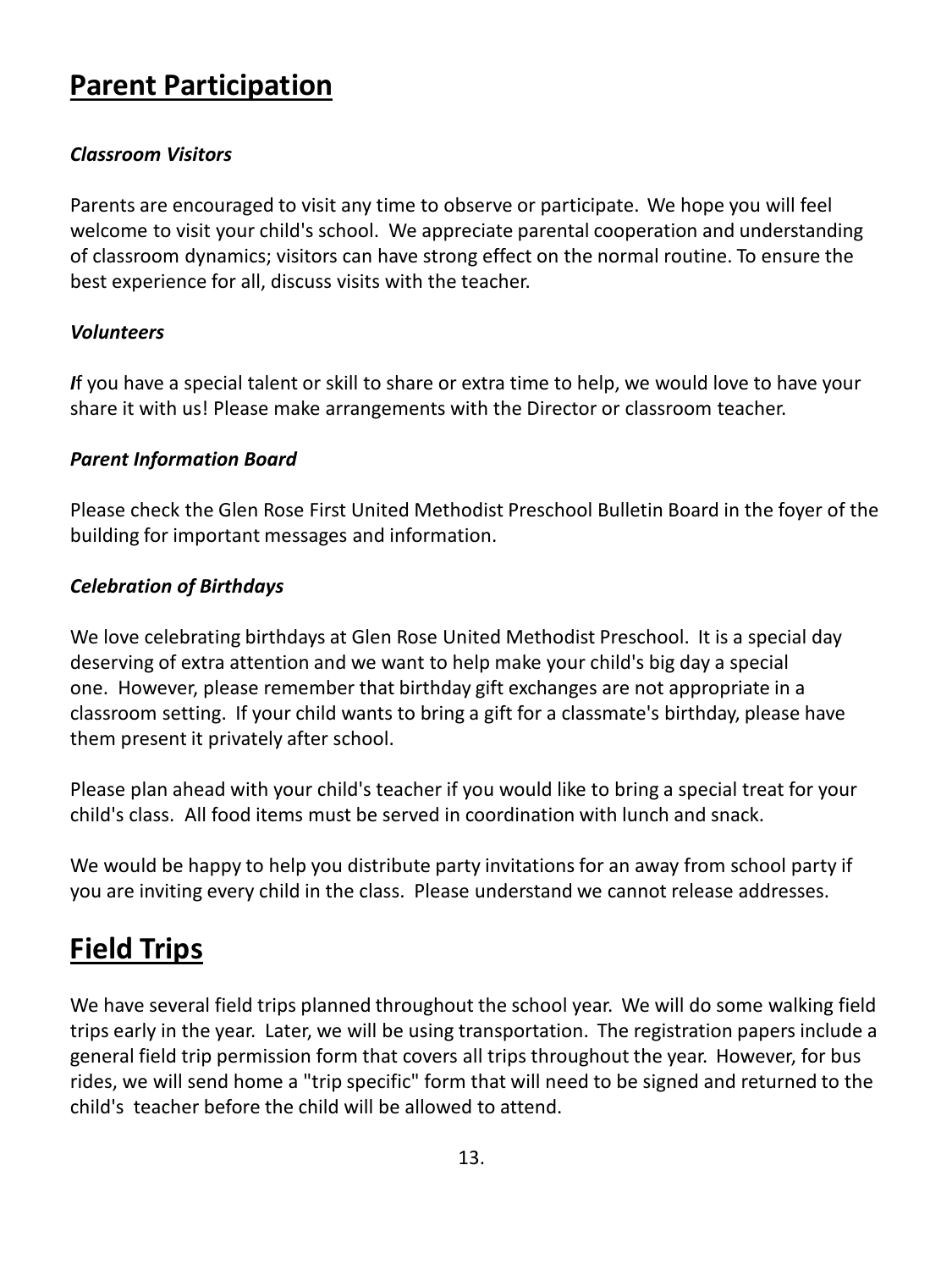This is another opportunity for parent participation. When possible, parents will be invited to come. We will not be able to transport parents on the buses, but will encourage parents to join us at the site, or follow the bus to the destination. Parents will be allowed to transport their own child to and from the trips and check their child out for the day from the field trip site if desired. However, parents can only transport their own children.

# **With-drawl or Expulsion from the Program**

### *With-drawl*

With-drawl from Glen Rose United Methodist Preschool requires written notification at least two weeks prior to the intended date of with-drawl. Parents are responsible for payment during the final two weeks of care. If notice is not given, parents are still responsible for payment of two weeks. This policy is enforced to ensure the financial ability of Glen Rose United Methodist Preschool to meet payroll and material requests. Thank you for your cooperation in this matter.

### *Expulsion*

Expulsion rarely happens, but if a child's behavior becomes unmanageable, even with consistent and loving interventions, parents will be asked to remove the child until the child is able to respond to rules and regulations set by the preschool program. A review of the child's behavior and a probationary period can be scheduled six weeks following the expulsion date. The probationary period will last 2 weeks. Depending on the results and probationary period review, it is possible to readmit the child in the program. Expulsion is an extreme measure and would only be used in the most extreme set of circumstances.

### **Absences**

Occasional absences due to illness and family activities are expected. These absences do not reduce your annual tuition. Please call your child's teacher to let us know your child will be out.

## **Open Door Policy**

We are here to serve you and your family. Please share any and all questions, concerns, suggestions, and ideas. Our goal is to improve and grow in every possible way. Communication is the key, and we are ready to listen! We pledge to notify you with any and all policy changers upon adoption of the new policy.

### *Parent Concerns*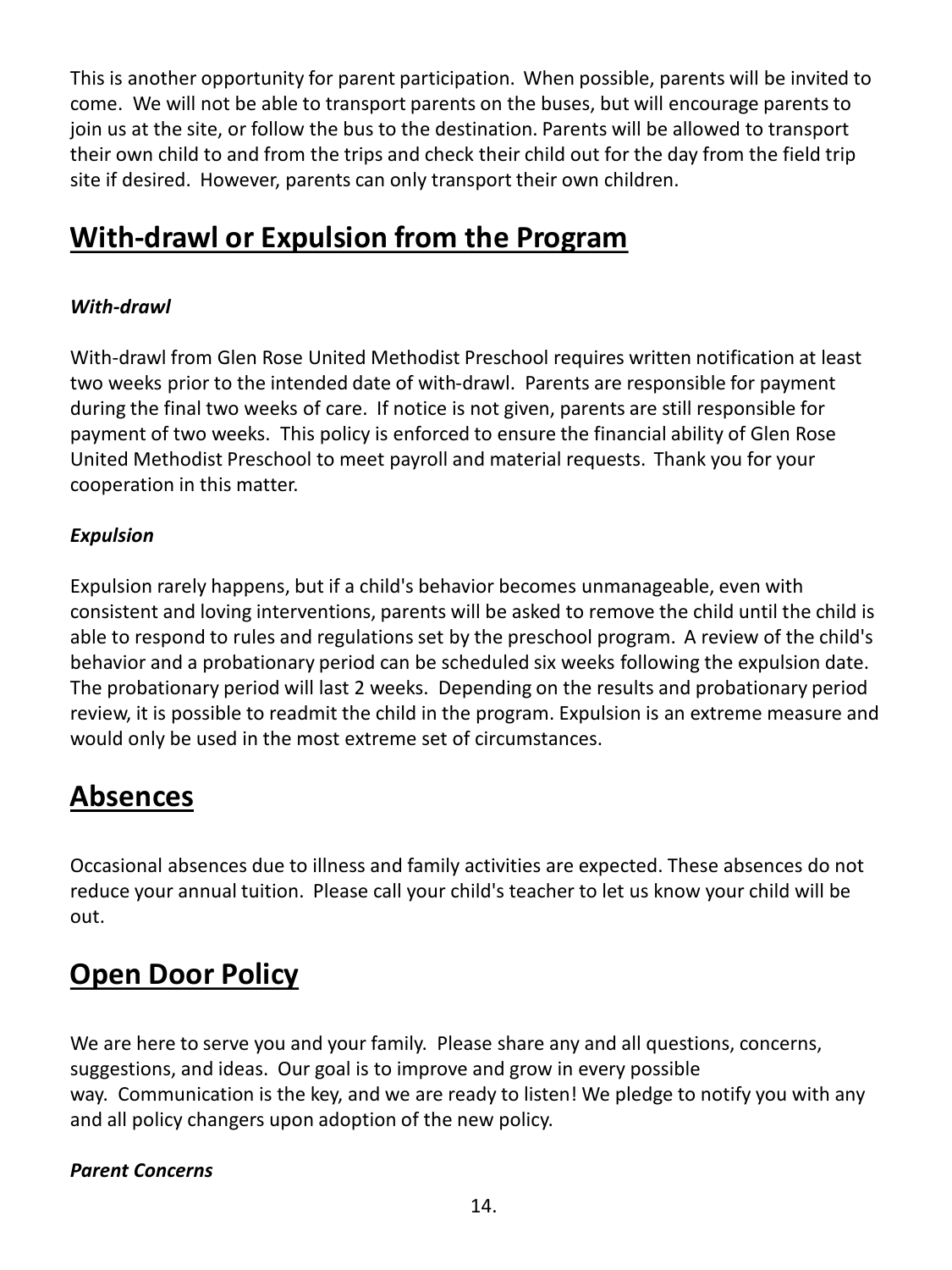Daily concerns may be taken care of before or after class. Please be aware that this is a busy time for teachers. More serious questions or concerns should be discussed with your child's teacher during a scheduled meeting. If you feel that your concern has not been appropriately addressed, please discuss the situation with the Director.

### *Grievance Policy*

If there is a problem, please discuss it with the child's teacher and/or Director. If a problem remains unresolved within a reasonable amount of time, please submit your concern in writing to the Glen Rose United Methodist Preschool Advisory Board Chairperson or the Children's Ministries Director. It is our goal to meet your needs so that your experience with us will be positive for you and your child.

### *Special Needs Students*

Glen Rose United Methodist Preschool welcomes all students. Our staff is highly trained and teachers are all certified educators. We do not, however, have the staff, training, or accommodations and equipment to meet the needs of all special needs students.

### *TSMSG Standard 746.501*

### *Instructions on how parents may contact:*

- 1. The local Health and Human Services Child Care Regulations Office: 1501 Circle Drive, Suite #310 Fort Worth, TX 76119
- 2. Intake number for Health and Human Services Child Care Regulations: 817-321-8604
- 3. 24 hour abuse/neglect hotline 1-800-252-5400 [http://www.dfps.state.tx.us/Contact\\_Us/report\\_abuse.asp](http://www.dfps.state.tx.us/Contact_Us/report_abuse.asp)

## **We are Just the Beginning**

Preschool experiences are just the beginning of a lifelong journey through education. We are privileged to be a part of this critical time in your child's development. Thank you for the opportunity to share in the life of your precious little one. Please know that we feel blessed to have the honor of participating in your child's early years. We are so glad that you are with us. God bless you!

Handbook Revised and Approved by Glen Rose Methodist Preschool Board 2021